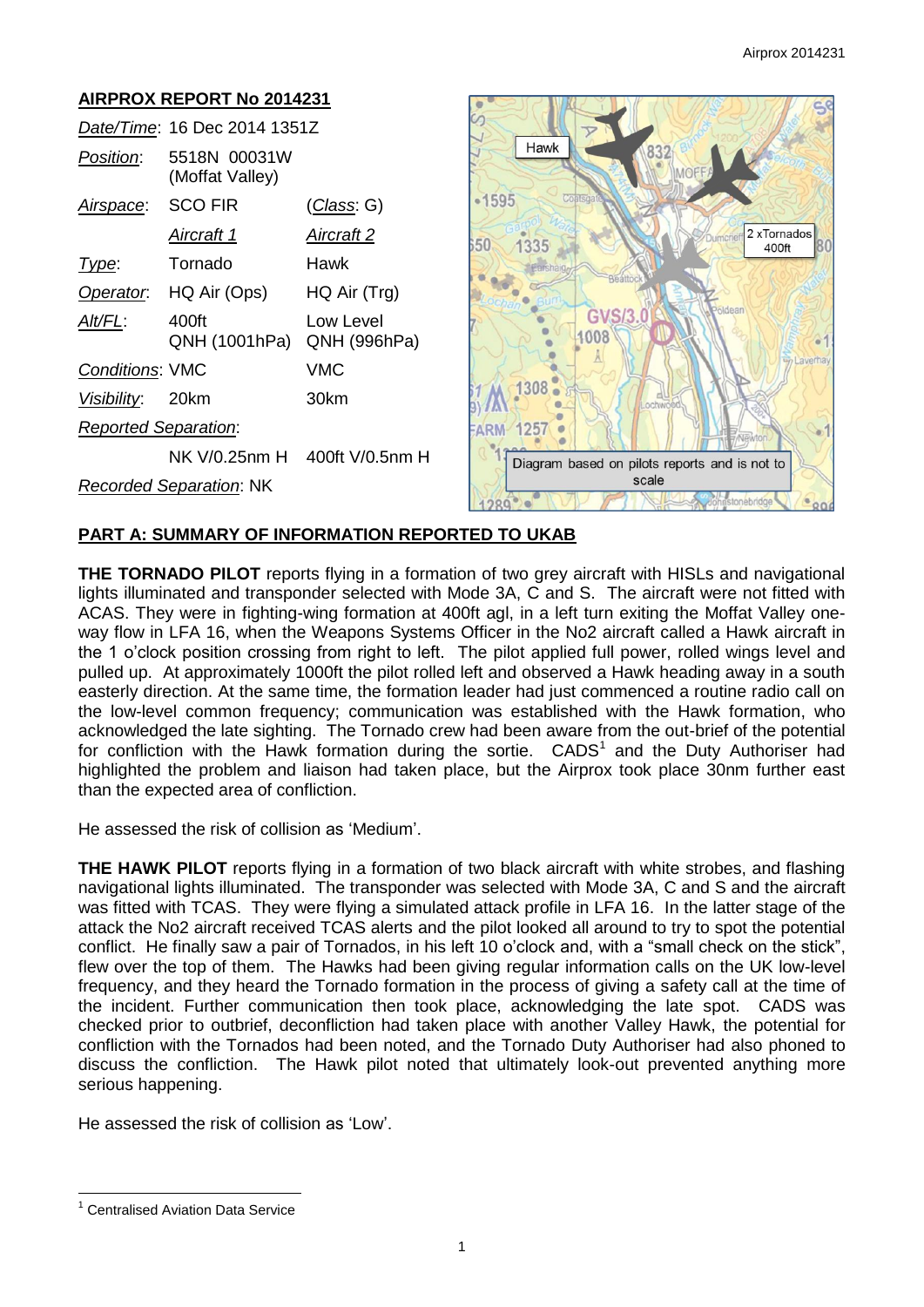# **Factual Background**

The weather at Prestwick was reported as:

METAR EGPK 161350Z 24005KT 9999 FEW030 06/02 Q1010

### **Analysis and Investigation**

### **UKAB Secretariat**

Both pilots shared an equal responsibility for collision avoidance and not to operate in such proximity to other aircraft as to create a collision hazard<sup>2</sup>. The incident did not show on the NATS radars so the exact geometry and separation is not known. Under SERA regulations when two aircraft are converging the aircraft that has the other on its right shall give way<sup>3</sup>.

### **Comments**

#### **HQ Air Command**

The standard barriers for this type of incident are sound pre-flight planning, Traffic Information (TI), Airborne Collision Avoidance System (ACAS) and the see-and-avoid principle. Each one of these factors played a part in this event.

Although opportunities existed prior to this point, the potential confliction between the 2 formations was identified at the pre-flight authorisation stage and steps were taken to mitigate the risk. That being said, the route planned and flown by the conflict Hawk had not been accurately depicted on the Centralised Aviation Data System (CADS) plan-to-avoid tool used by Defence aircraft to deconflict low-level flights operating below 2000ft, by day and night. As a result, the deconfliction plan agreed by both formations did not take into account the potential for confliction at the end of the Moffat Valley and reduced the situational awareness (SA) of the of the Tornado formation. Although the Hawk formation was aware of the potential conflict, they elected to maintain their low-level profile whilst conducting a simulated attack - a high workload part of the sortie. Hindsight would suggest that an alternative area to conduct the activity, or an increased altitude, could have been flown to mitigate the hazard posed.

Due to the profiles flown by both formations, it was not possible for either element to receive an ATS. Both formations adhered to the guidance in the Military Low Flying Handbook (UKMLFHB) and conducted regular broadcasts on the Low Flying Safety Frequency. However, the terrain in this area reduced the effectiveness of this barrier and prevented the broadcasts from being received by the other formation.

As ACAS was not fitted to the Tornado aircraft, they were unable to receive Traffic Information on the approaching Hawk. However, the Hawk did receive TCAS warning of the conflicting traffic as it approached the Moffat Valley. Once alerted; the pilot elected to remain at low-level until visual with the approaching traffic and did not elect to pass the information across the formation. Although this is not against current practices, this is something that crews have come to expect and may have improved SA across the formation. Given that the Hawk pilot was aware of the potential conflict in this area, an alternative choice of actions may have been more appropriate to mitigate the risk.

Thankfully, the final barrier of lookout proved effective and ensured that separation was maintained with both pilots taking action to avoid collision.

 $\overline{\phantom{a}}$ 

 $2^{2}$  SERA.3205 Proximity.

<sup>3</sup> SERA.3210 Right-of-way.